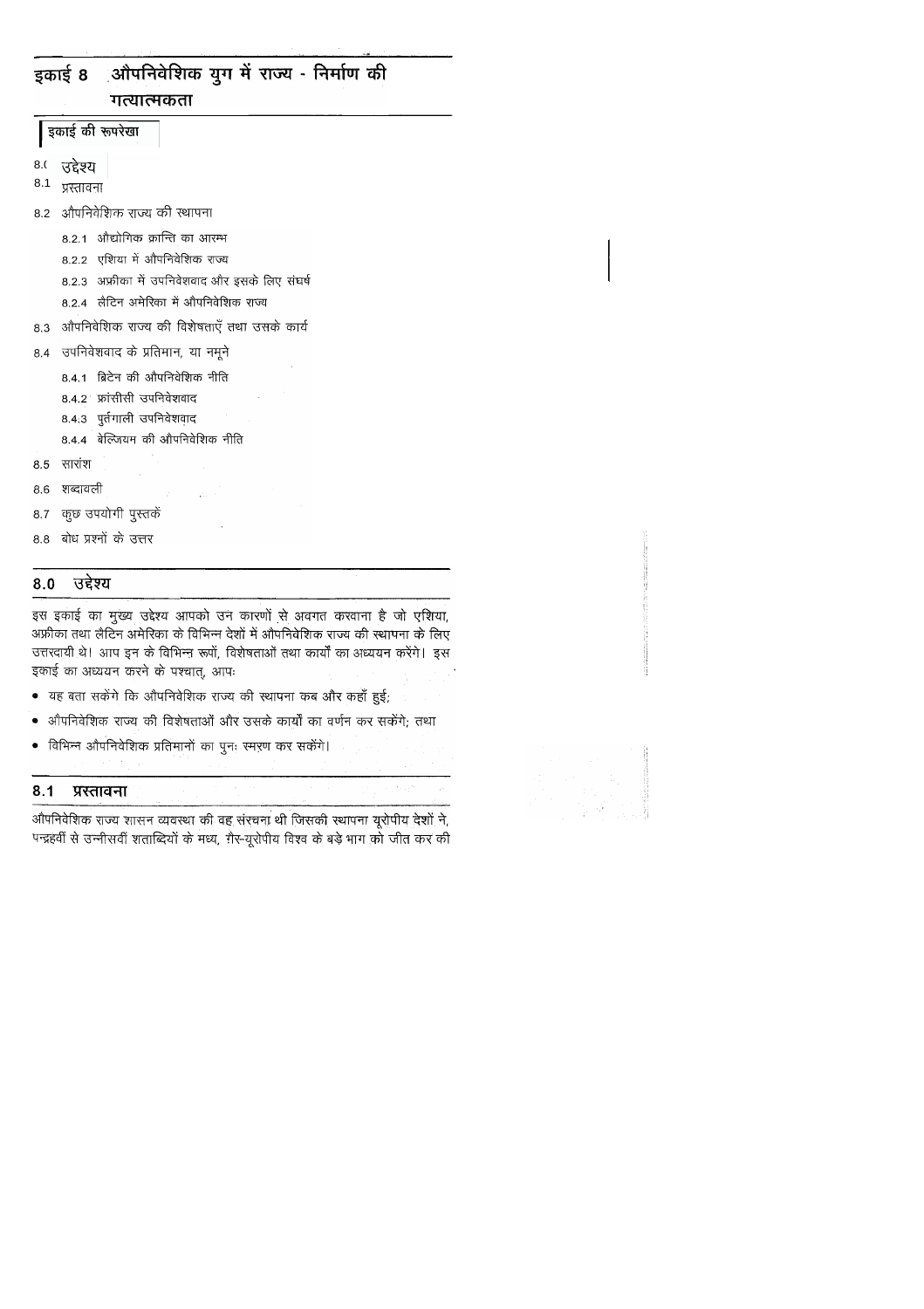थी। इसका उद्देश्य औपनिवेशिक शक्तियों के आर्थिक और राजनीतिक हितों की सूरक्षा करना, तथा उपनिवेशों के मूल निवासियों को पराधीन बनाकर रखना था। वे बहुधा इस कार्य के लिए बल प्रयोग किया करते थे। विभिन्न यूरोपीय देशों ने अपने उपनिवेशों की स्थापना के लिए विभिन्न उपाय अपनाए थे। अंग्रेज़ों, फ्रांसीसियों, पूर्तगालियों तथा बेल्जियम लोगों द्वारा अपना गए तरीके एक समान नहीं थे। उन्होंने जो कार्य किए वे प्रायः उपनिवेशों की जनता के हितों के विरुद्ध थे। इस इकाई में आप औपनिवेशिक राज्य के विभिन्न प्रतिमानों के विषय में जानकारी प्राप्त करेंगे।

# 8.2 औपनिवेशिक राज्य की स्थापना

पन्द्रहवीं शताब्दी से आरम्भ होकर आधुनिक उपनिवेशवाद अनेक चरणों से गुज़रा है। औपचारिक रूप से उपनिवेशों और औपनिवेशिक राज्य की स्थापना तो, काफ़ी आगे चलकर, उन्नीसवीं शताब्दी में हुई, तथा यह विश्व पूँजीवादी व्यवस्था की उपज थी। अच्छे ज़हाज़ों के निर्माण के साथ पन्द्रहवीं शताब्दी में लम्बी समुद्री यात्राएँ सम्भव हो सकीं। इसने पहले पुर्तगाल एवं स्पेन को, तथा बाद में ब्रिटेन और फ्रांस को एशिया, अफ्रीका तथा लैटिन अमेरिका के देशों पर विजय प्राप्त करने के लिए प्रेरित किया। यह आक्रमण और विजय का आरम्भिक युग था जब लूट और डकेंती के द्वारा यूरोपीय देशों ने सम्पत्ति एकत्र की, तथा लूटे हुए धन को अपने लाभ के लिए आपस में विभाजित किया। परन्तु इस समय उपनिवेशों की औपचारिक स्थापना नहीं हुई। आगे चलकर, लैटिन अमेरिका की चांदी खानों से, सुदूर पूर्व में मसालों के व्यापार से, तथा अफ्रीका में दासों के क्रय विक्रय से यूरोपीय देशों ने धन इकट्ठा किया। इस धन (पूँजी) को ओद्योगिक क्रान्ति की सफलता के लिए प्रयुक्त किया गया। इसके पश्चात्, अगले युग में साधारण विजय और यूरोपीय देशों में पारस्परिक औपनिवेशिक प्रतिस्पर्द्धा का स्थान व्यापार और वाणिज्य-सम्बन्धी प्रतिस्पर्द्धा ने ले लिया। यह प्रतिस्पर्द्धा संसार भर में महत्वपूर्ण हो गई। इसका एक उत्तम उदाहरण ब्रिटेन और फ्रांस के मध्य भारतीय उप-महाद्वीप पर वर्चस्व के लिए स्पर्द्धा इस संघर्ष के परिणामस्वरूप, अंग्रेज़ों ने अंततः फ्रांस को बाहर खदेड दिया. तथा भारत में अपने औपनिवेशिक राज्य की स्थापना कर ली।

### 8.2.1 औद्योगिक क्रान्ति का आरम्भ

अठाहरवीं शताब्दी के मध्य में ब्रिटेन में औद्योगिक क्रान्ति का आरम्भ हुआ, तथा उसके कुछ समय बाद महाद्वीपीय यूरोप में इस क्रान्ति का विस्तार हुआ। इसने शेष विश्व के साथ यूरोप के सम्बन्धों को परिवर्तित कर दिया। साथ ही इसने औपनिवेशिक राज्य की स्थापन्ना को आवश्यक बना दिया ताकि यूरोप के औद्योगिक देशों के हितों की समुचित रक्षा हो सके। यूरोप के देश, जहाँ तेज़ी से औद्योगिक विकास हो रहा था, उन्हें बहुत बड़ी मान्रा में कपास, रबड़ तथा ताड़ का तेल जैसे कच्चे माल की आवश्यकता थी ताकि उनके कारखानों में मशीनों से बने सामान का उत्पादन हो सके। यह तथा अन्य कच्चा माल या तो उपनिवेशों में उपलब्ध था, या फिर वह उनके बाग़ानों में आसानी से उपजाया जा सकता था। अधिकांश उपनिवेश विश्व के कटिबंधीय प्रदेशों में स्थित थे। इस आवश्यकत्ता ने यूरोपीय देशों में आपसी स्पर्द्धा को जन्म दिया ताकि वे उपनिवेशों को अपने नियन्त्रण में ले सकें। उन्नीसवीं शताब्दी के आरम्भ में बढ़ते पूँजीपति वर्ग को बाहरी बाज़ारों की आवश्यकता का अनुभव भी हुआ, ताकि वहाँ उनके उत्पादित माल को बेचा जा सकता। उनके अपने घरेलू बाज़ारों में और अधिक खपत की गुंजायश नहीं रह गई थी। अतः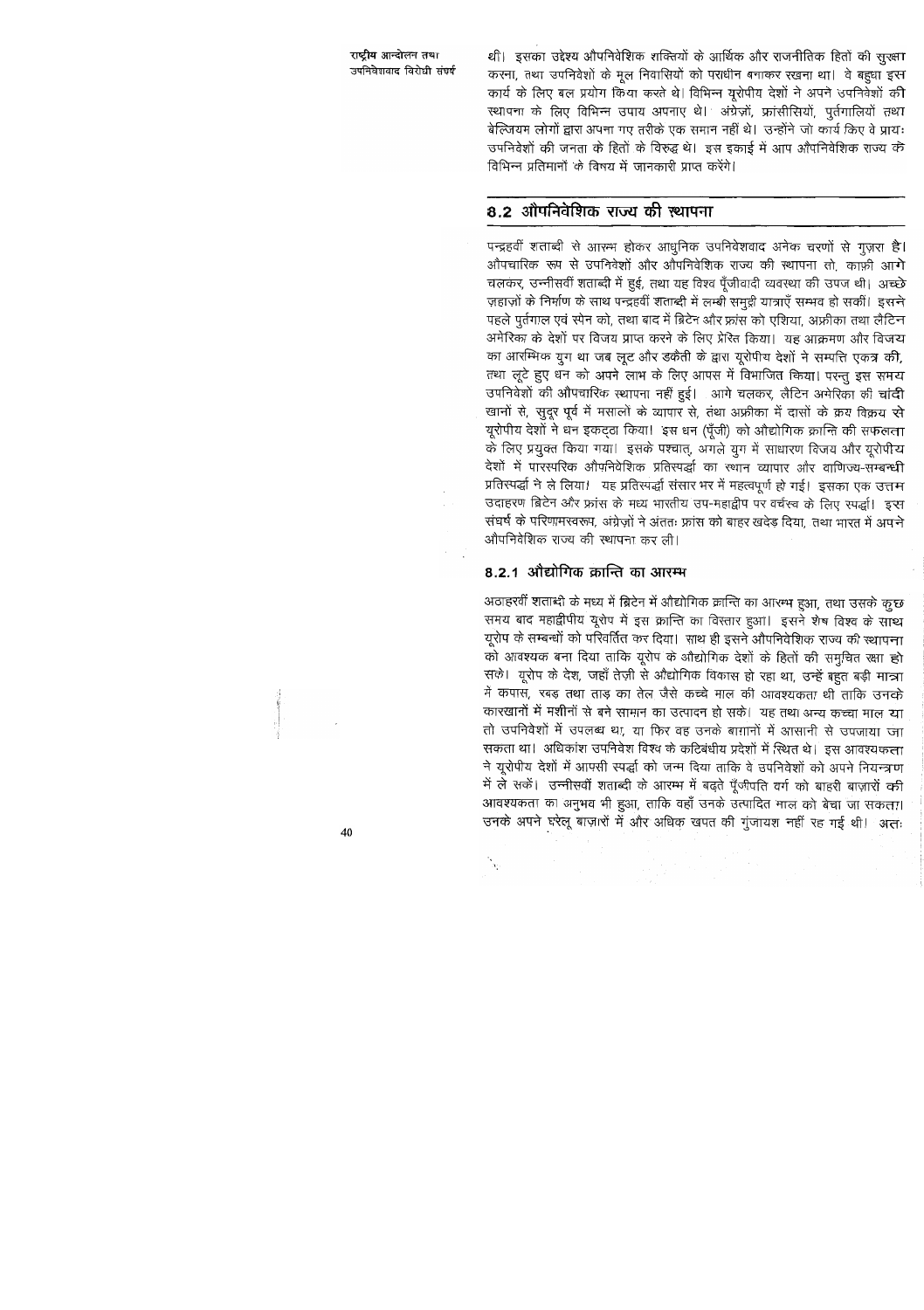मनाफ़ा कमा सकने योग्य बाज़ार तलाश करने थे, ताकि उनके कारख़ानों में उत्पादन बंद न करना पड़े। इसलिए यह आवश्यक हो गया था कि ऐसे बाज़ार उपलब्ध हों जिन पर चरोपीय शक्तियों का कड़ा नियन्त्रण हो, और जहाँ बिना अन्य देशों के उत्पाद के साथ मक़ाबले के वे अपना सामान खुलकर बेच सकें। एक तीसरी आवश्यकता इस बात की भी थी कि पॅंजीवादी उत्पाद व्यवस्था में जो अतिरिक्त पूँजी संचित हो रही थी उसका भी निवेश किया जा सके। यह अनुभव किया गया कि एकाधिकारी व्यवस्था के साधन अपनाकर अपने नियन्त्रण वाले उपनिवेशों में लगाई गई पूँजी से काफ़ी लाभ हो सकता था। यद्यपि मुख्य प्रेरणा आर्थिक थी, तथापि यूरोपीय राष्ट्र्वाद का उदय एक अतिरिक्त राजनीतिक कारक बना। मुक़ाबले की भावना, जर्मनी के तथा इटली के एकीकरण और फ्रांस की 1871 की पराजय से और भी तीव्र हो गई थी। इसके परिणामस्वरूप विभिन्न यूरोपीय देशों ने एशिया और अफ्रीका के विशाल प्रदेशों को अपने नियन्त्रण में ले लिया। उन्होंने औपचारिक रूप से राजनीतिक वर्चस्व के द्वारा औपनिवेशिक राज्य की स्थापना कर डाली। यह औपनिवेशिक राज्य आगे चलकर विशाल यूरोपीय साम्राज्यों का अंग बन गए, जैसे कि भारत को ब्रिटिश साम्राज्य का अंग बना लिया गया था।

## 8.2.2 एशिया में औपनिवेशिक राज्य

संसार के विभिन्न भागों में औपनिवेशिक राज्य की स्थापना किसी एक प्रकार से नहीं हुई थी। इस उपभाग में हम देखेंगे कि एशिया में यह किस प्रकार हुई। एशिया में, कई बड़े क्षेत्र पहले ही किसी न किसी निजी विदेशी व्यापारिक कम्पनी के अधिकार में आ चुके थे। इनमें भारत में स्थित ईस्ट इंडिया कम्पनी, तथा दक्षिण-पूर्वी एशिया की नीदरलैण्ड्स की डच ईस्ट इंडीज़ कम्पनी प्रमुख थीं। इन दोनों कम्पनियों को उनके सम्बद्ध देशों के राज्याध्यक्षों की ओर से अनुमति के रूप में चार्टर प्रदान किए गए थे। इन्हें व्यापार पर एकाधिकार प्राप्त था। भारत में जब 1858 में ईस्ट इंडिया कम्पनी से स्वयं ब्रिटिश सरकार (Crown) ने शासन के अधिकार ले लिए तब भी व्यवहार में कोई विशेष अंतर नहीं पड़ा। भारतीय उपमहाद्वीप में जिस विशाल प्रदेश पर ब्रिटिश शासन स्थापित हुआ उसको कम्पनी ं ने पहले ही फ्रांसीसी कम्पनी को युद्ध में पराजित करके, और विभिन्न भारतीय राजाओं को <sup>.</sup> भी हरा कर, अपना नियन्त्रण रथापित कर लिया था। ऐसा अठाहरवीं तथा उन्नीसवीं शताब्दी के पूर्वार्द्ध में हो चुका था। कर्नाटक के युद्ध तथा प्लासी की लड़ाई इसके बहुत अच्छे उदाहरण हैं। श्रीलंका में अंग्रेज़ों ने 1795 में डच लोगों के हाथों से सत्ता छीन ली थी। इसी प्रकार मलाया को अंग्रेजों ने पुर्तगालियों के हाथों से छीन लिया था। एशिया के इन सभी प्रदेशों में औपनिवेशिक राज्य की स्थापना अफ्रीका से काफ़ी पहले हो गई थी।

## 8.2.3 अफ्रीका में उपनिवेशवाद और इसके लिए संघर्ष

अफ्रीका में इससे भिन्न स्थिति रही। इस महाद्वीप में उपनिवेशवाद देर से आया, परन्तु वह अत्यन्त शोषक एवं दमनकारी सिद्ध हुआ। सन् 1880 और 1900 की थोड़ी सी अवधि में केवल लाईबेरिया और इथयोपिया (अबीसीनिया) को छोड़कर शेष समस्त अफ्रीका पर, अनेक साम्राज्यवादी देशों, ब्रिटेन, फ्रांस, जर्मनी, बेल्जियम, पुर्तगाल, स्पेन और इटली; का अधिकार हो गया। इसको अफ्रीका का विभाजन, अथवा यूरोपीय देशों द्वारा व्यापार एवं | प्रभाव क्षेत्र स्थापित करने के लिए संघर्ष (scramble) किया गया। सन् 1910 तक अनेक स्वतन्त्र देशों के स्थान पर, लगभग 40 कृत्रिम रूप से स्थापित उपनिवेश उभर कर आए थे। अफ्रीका में औपनिवेशिक व्यवस्था पूरी तरह स्थापित हो चुकी थी। सन् 1879 में फ्रांस ने अपने साम्राज्यवादी हितों की प्राप्ति के लिए ऊपरी सेनेगल में अपने प्रचारक और

### औपनिवेशिक युग में राज्य -निर्माण की गत्यात्मकता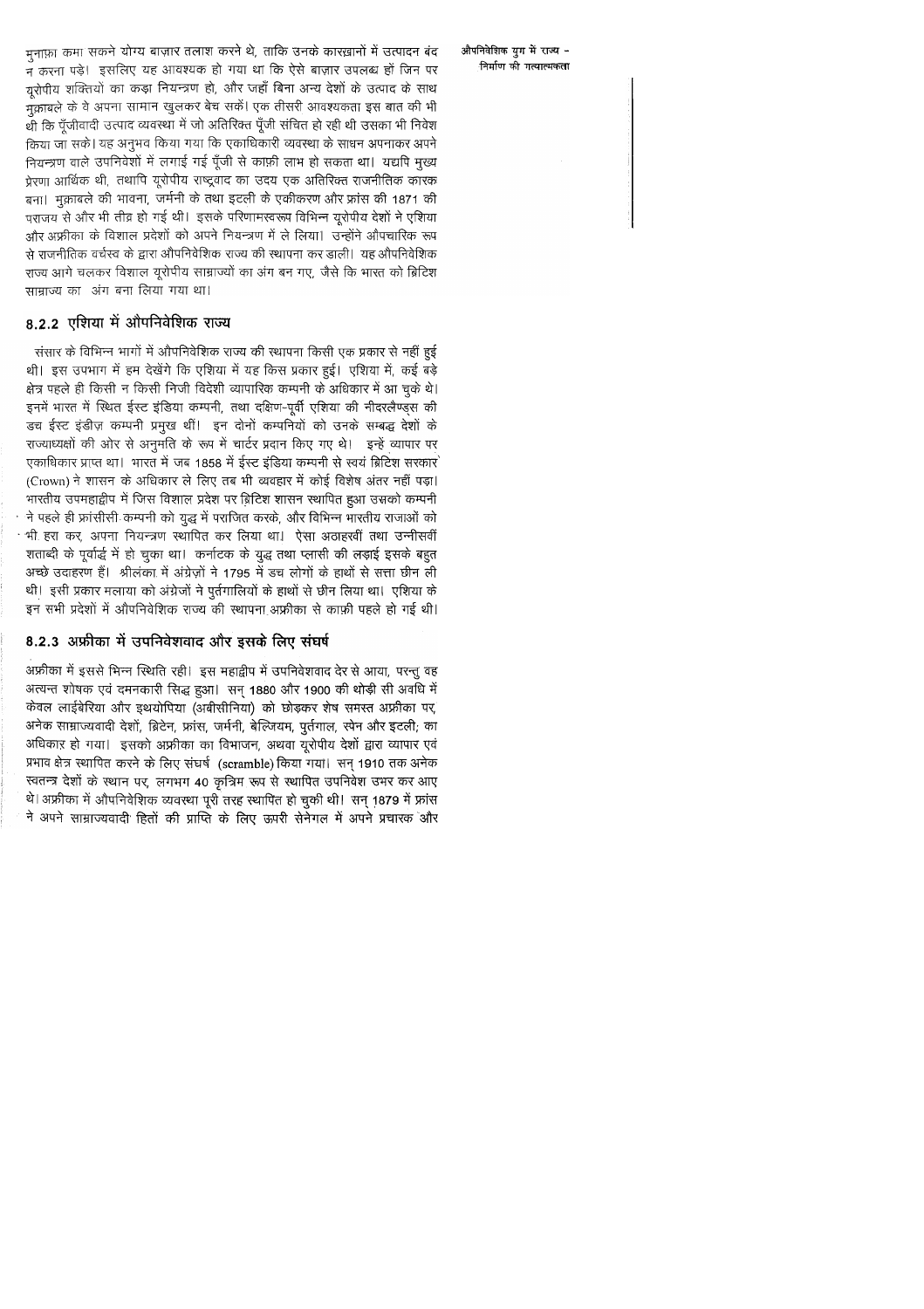कार्यकर्ता भेजे। बेल्जियम ने काँगो की तलहटी में इसी प्रकार प्रवेश करने के प्रयास किए। जर्मनी ने 1884 में टोगो तथा कैमरून में अपना ध्वज गाढ़ दिया। इन सब घटनाओं से ब्रिटेन को गम्भीर चिंता हुई, और उसने भी अफ्रीका के आन्तरिक भाग में प्रवेश करने की तैयारी आरम्भ कर दी। साम्राज्यवादी देशों के मध्य सशस्त्र संघर्ष को टालने के लिए जर्मन राजधानी बर्लिन में, प्रधानमन्त्री (चांरत्नर) बिरमार्क की अध्यक्षता में एक अन्तर्राष्ट्रीय सम्मेलन हुआ। स्विट्ज़रलैण्ड को छोड़कर, शेष सभी पश्चिमी यूरोपीय देशों ने बर्लिन सम्मेलन में भाग लिया। परन्तु, इसमें एक भी अफ्रीकी राज्य को आमन्त्रित नहीं किया गया। यह सम्मेलन 15 नवम्बर 1884 से 31 जनवरी 1885 तक चला। सभी साम्राज्यवादी देश चार बातों पर सहमत हुए। **प्रथम**, इससे पूर्व कि कोई भी साम्राज्यवादी देश किसी प्रदेश पर दावा या क़ब्ज़ा करे, वह इस (बर्लिन) समझौते के सभी हरताक्षरकर्ताओं को इसकी सूचना देगा, ताकि यदि कोई अन्य देश चाहे तो उस प्रदेश के लिए अपना दावा पेश कर सके। द्वितीय, इससे पूर्व कि किसी भी देश के दावे को वैध स्वीकार किया जाए, वह साम्राज्यवादी देश सम्बद्ध क्षेत्र को जीतकर उस पर अपना प्रभावी अधिकार स्थापित कर लेगा। **तृतीय**, अफ्रीकी शासकों के साथ सम्पन्न संधियों को संप्रभुता का वैध अधिकार पत्र माना जायगा। चतुर्थ, प्रत्येक साम्राज्यवादी देश अफ्रीका के तटवर्ती प्रदेशों से आगे बढ़कर महाद्वीप के अंदर अपना प्रभाव क्षेत्र स्थापित करेगा। इन सभी नियमों को बर्लिन अधिनियम (एक्ट) नामक दरतावेज में शामिल किया गया। इसका 26 फरवरी 1885 को अनुमोदन हो गया। यह रमरण रखना होगा कि बर्लिन सम्मेलन ने साम्राज्य स्थापना की होड़ आरम्भ नहीं की, वरन् जो होड़ चल रही थी उसको गति प्रदान की।

अफ्रीका में साम्राज्यवाद के लिए संघर्ष तीन चरणों में विभाजित किया जा सकता है। **प्रथम** चरण में प्रायः किसी अफ्रीकी शासक और यूरोपीय साम्राज्यवादी देश के मध्य संधि होती थी। इस संधि के द्वारा यूरोपीय देश उस अफ्रीकी देश को संरक्षण (Protection) प्रदान करता था, और बदले में वह स्थानीय शासक यह वचन देता था कि वह किसी अन्य यूरोपीय देश के साथ कोई संधि सम्बन्ध स्थापित नहीं करेगा। उधर सम्बद्ध यूरोपीय देश को कुछ एकाधिकारी व्यापारिक तथा अन्य अधिकार प्राप्त होते थे। अतः 1880 और 1895 के मध्य अंग्रेज़ों ने कई अफ्रीकी शासकों के साथ संधियाँ सम्पन्न कीं। इनमें कुछ अफ्रीकी देश थे घाना, योरूबालैण्ड तथा बेनिन। साथ ही ब्रिटेन ने असान्ते (Asante) के राजा को संरक्षण भी प्रदान किया। फ्रांस ने दहोमी के राजा और काँगो तलहटी क्षेत्र के शासकों के साथ संधियाँ की।

दूसरे चरण में, अनेक साम्राज्यवादी देशों ने आपस में संधियों पर हस्ताक्षर करके एक दूसरे के उपनिवेशों तथा प्रभाव क्षेत्रों को मान्यता प्रदान की, और आपसी सीमाएँ निर्धारित कीं। उदाहरण के लिए, ब्रिटिश-जर्मन संधि के द्वारा जर्मनी ने ब्रिटेन के दावों को स्वीकार करते हुए ज़ंज़ीबार, कीनिया, युगान्डा, उत्तरी रोडेशिया, बचुआनालैण्ड तथा पूर्वी नाईजीरिया पर ब्रिटिश वर्चस्व स्वीकार कर लिया। ऑग्ल-फ़्रांसीसी संधि के द्वारा अंग्रेज़ों ने मैडेगास्कर तथा नाईजीरिया की पश्चिमी सीमा को फ्राॅसीसी प्रभाव के क्षेत्र के रूप में स्वीकार किया। सन् 1886 की फ्रांसीसी-पुर्तगाली संधि तथा 1891 की जर्मन-पुर्तगाली संधि के द्वारा अंगोला तथा मुज़ाम्बीक पर पुर्तगाली सम्प्रभुता को मान लिया, और मध्य अफ्रीका में ब्रिटेन के प्रभाव क्षेत्र का सीमा-निर्धारण भी किया। स्मरण रहे कि साम्राज्यवादी देशों ने इन संधियों पर हस्ताक्षर करते समय किसी भी अफ्रीकी राज्य से परामर्श नहीं किया। **तीसरा** चरण युद्ध में विजय और क़ब्ज़ा करने का था। यद्यपि यूरोपीय लोगों ने इस चरण को 'शांतिवाद' का नाम दिया, परन्तु व्यवहार में अफ्रीकी दृष्टिकोण से यह सर्वाधिक पाशविक शक्ति-प्रदर्शन का समय था। अतः 1885 से फ्रांस ने पश्चिमी सूडान पर आक्रमण करके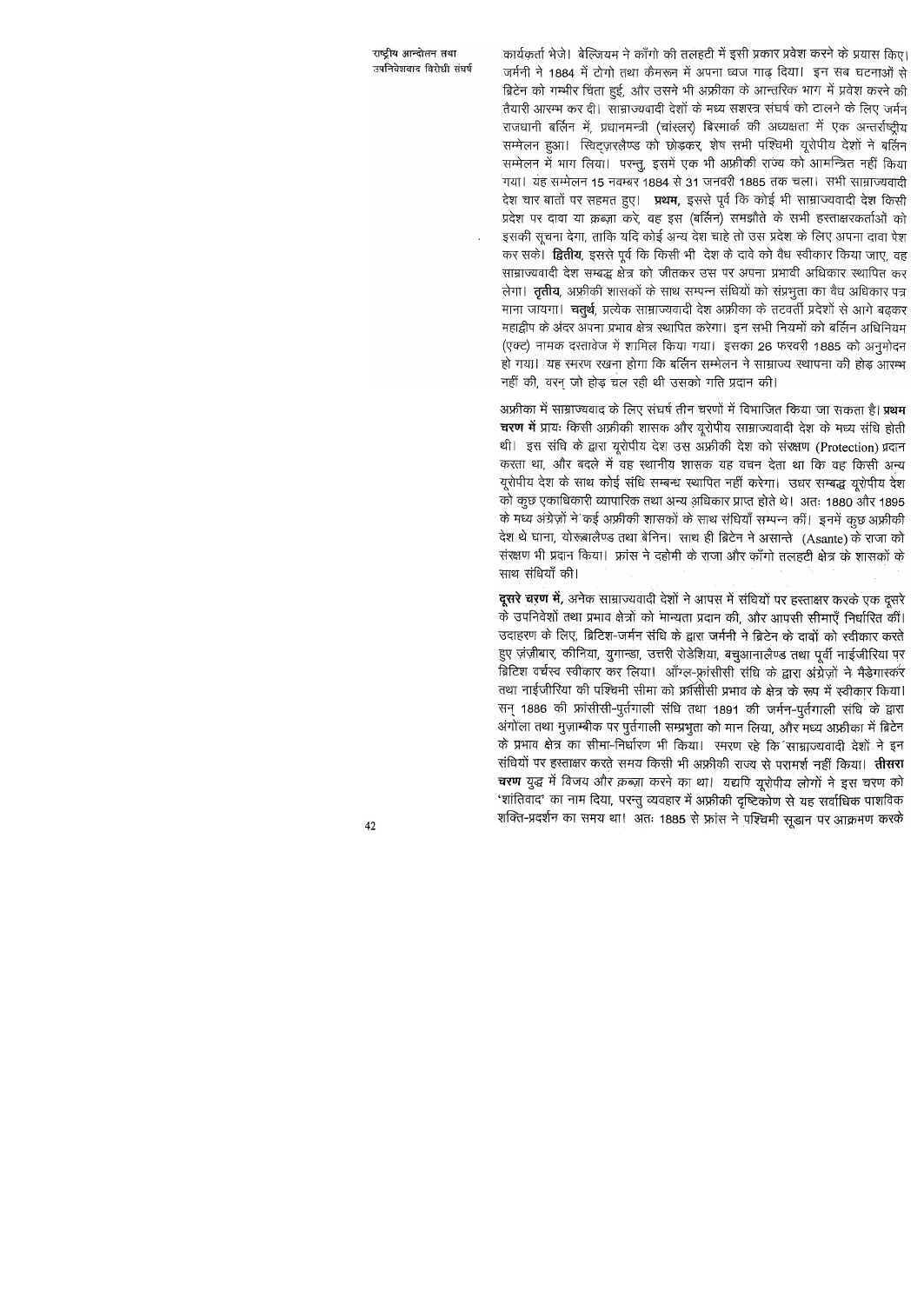उस पर क़ब्ज़ा करने की प्रक्रिया आरम्भ की, ब्रिटेन ने 1896 में असान्ते पर, 1892 में इजीब पर, 1897 में बेनिन पर, तथा 1896-1899 में सूडान पर क़ब्ज़ा कर लिया। जर्मनी ने 1888 और 1907 में पूर्वी अफ्रीका को अपने स्वामित्त्व में ले लिया। अफ्रीकी शासकों ने उन संधियों का स्वागत किया जिनपर उनके साथ यूरोपीय देशों ने हस्ताक्षर किए थे, फिर भी उन्होंने अपने ऊपर अप्रत्याशित विदेशी क़ब्ज़े का विरोध किया।

अफ्रीकी शासकों ने तीन उपाय किएः पराधीनता स्वीकार करना, संधि-समझौते करना, तथा संघर्षात्मक मुकाबला करना। अंतिम मार्ग लगभग सभी अफ्रीकी राज्यों ने अपनाया; परन्तु उन्होंने ऐसा तब किया जबकि अन्य विकल्प विफल हो गए। कोइ भी अफ्रीकी राज्य आर्थिक और सैनिक दृष्टि से इतना शक्तिशाली नहीं था कि वह यूरोपीय देशों का सामना कर सकता। केवल इथयोपिया इसका अपवाद सिद्ध हुआ, क्योंकि उसने इटली को 1898 में पराजित कर दिया। परन्तु, उसकी पराजय भी कभी न कभी निश्चित थी। इसके साथ ही अफ्रीका में औपनिवेशिक राज्य की स्थापना हुई।

## 8.2.4 लैटिन अमेरिका में औपनिवेशिक राज्य

लैटिन अमेरिका का अनुभव एशिया और अफ्रीका दोनों से ही भिन्न था। उसका उल्लेख तो अलग से करना होगा। उस महाद्वीप में सोलहवीं शताब्दी के आरम्भ से उन्नीसवीं शताब्दी के आरम्भ तक औपनिवेशिक युग पाया गया, यद्यपि दो प्रमुख आक्रामक साम्राज्यवादियों, स्पेन तथा पुतर्गाल के आक्रामकों ने इस क्षेत्र पर क़ब्ज़ा करने के लिए बल प्रयोग किया, अनेक स्थानीय लोगों की हत्या की, अथवा उन्हें बागानों और खानों में कार्य करने के लिए दास बना लिया। बड़ी संख्या में दासों को अफ्रीका से भी लाया गया।

एशिया और अफ्रीका के विपरीत, स्पेन, पुर्तगाल तथा इटली से आए यूरोपवासी बड़ी संख्या में लैटिन अमेरिकी देशों में जाकर बस गए। परिणामस्वरूप उन देशों में आज भी यूरोपीय मूल के लोग बड़ी संख्या में पाए जाते हैं। उदाहरण के लिए, आप्रवास के कारण अर्जेन्टीना में तो, वहाँ की जनसंख्या में, लगभग 90 प्रतिशत यूरोपीय मूल के श्वेत लोग पाए जाते हैं। पुर्तगाल ने ब्राज़ील को अपने क़ब्ज़े में ले लिया। शेष लैटिन अमेरिका पर स्पेन का अधिकार हो गया था। लैटिन अमेरिका में उपनिवेशवाद, औद्योगिक क्रान्ति से बहुत पहले स्थापित हो गया था। इसीलिए, वहाँ कृषि फ़ार्मों (जिन्हें Latifundia कहते थे) तथा खानों (mines) को मुख्य कार्य क्षेत्र बनाया गया। इन्हीं से शासक देश बड़ी मात्रा में कच्चा माल स्वदेश भेजने लगे। परिणाम यह हुआ कि मूल वस्तुओं पर आधारित निर्यात इस प्रदेश में औपनिवेशिक युग की प्रमुख आर्थिक गतिविधि बनी।

 $-14.$ 

### बोध प्रश्न 1

|  |  |  |  |  | नोट: क) अपने उत्तरों के लिए नीचे दिए गए स्थान का प्रयोग कीजिए।<br>ख) इस इकाई के अंत में दिए गए उत्तरों से अपने उत्तर मिलाइए।<br>1) औपनिवेशिक राज्य की स्थापना में सहायक तत्त्वों की पहचान कीजिए। |  |
|--|--|--|--|--|--------------------------------------------------------------------------------------------------------------------------------------------------------------------------------------------------|--|
|  |  |  |  |  |                                                                                                                                                                                                  |  |
|  |  |  |  |  | a ta 1970 a shekarar 2004 ta 1970 a ta 1970 a ta 1970                                                                                                                                            |  |
|  |  |  |  |  |                                                                                                                                                                                                  |  |
|  |  |  |  |  |                                                                                                                                                                                                  |  |
|  |  |  |  |  |                                                                                                                                                                                                  |  |
|  |  |  |  |  |                                                                                                                                                                                                  |  |

औपनिवेशिक युग में राज्य -निर्माण की गत्यात्मकता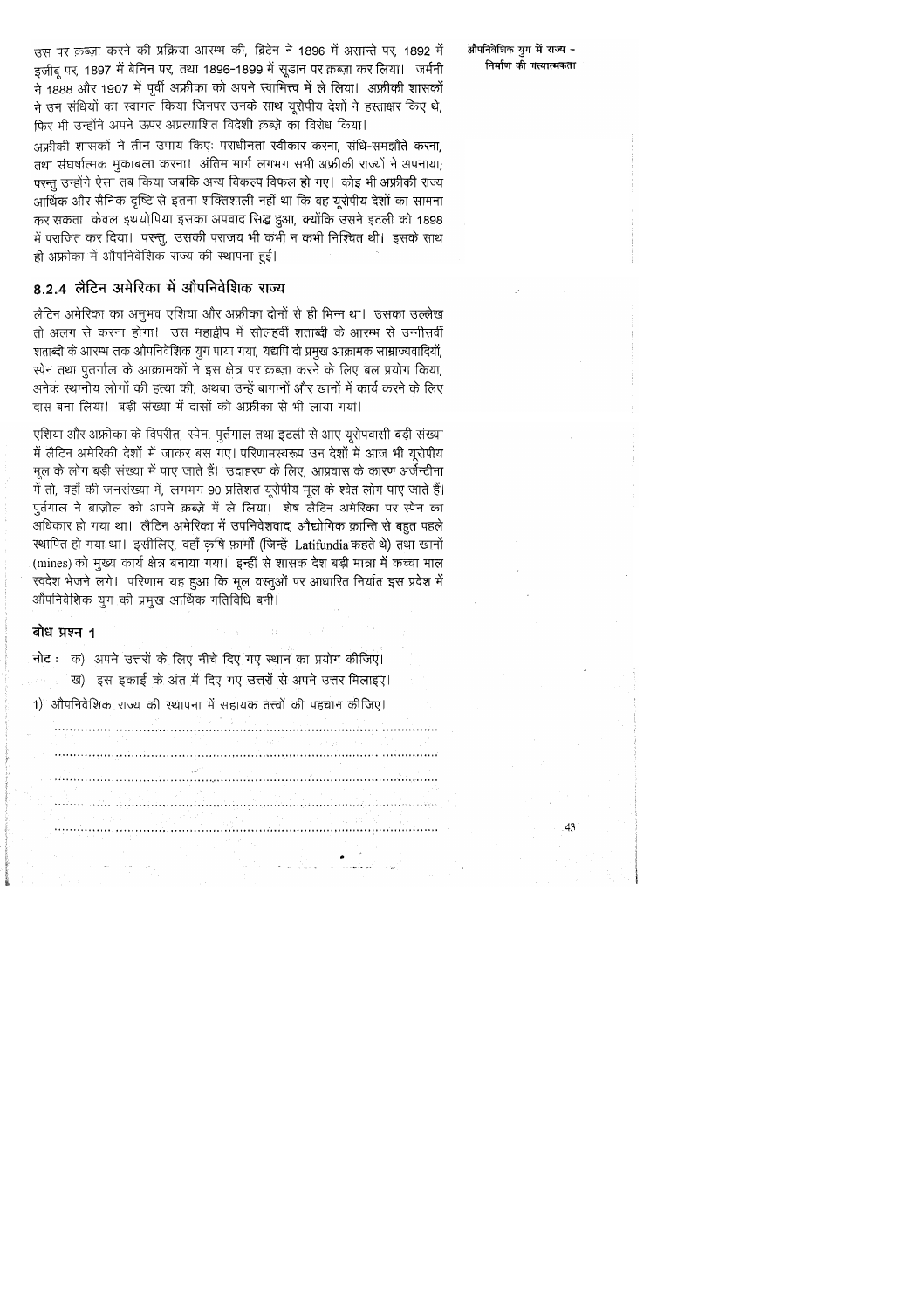3) अफ्रीका के लिए संघर्ष का संक्षेप में वर्णन कीजिए। 4) बर्लिन समझौते, 1885 के चार प्रमुख निर्णयों का उल्लेख कीजिए। 

2) एशियाई देश किस प्रकार यूरोपीय शासन के अधीन आ गए?

#### औपनिवेशिक राज्य की विशेषताएँ तथा उसके कार्य 8.3

औपनिवेशिक राज्य की कूछ विशेषताएँ थीं, जो कि यूरोपीय राज्यों से तो भिन्न थी हीं, वे वर्तमान् विकासशील देशों के उत्तर-औपनिवेशिक राज्यों से भी भिन्न थीं। प्रथम, यह राज्य स्थानीय जनता को नियन्त्रित करने और उसका दमन करने का साधन था। इस उद्देश्य के लिए उन्होंने शक्तिशाली केन्द्रीकृत आधुनिक नौकरशाही की स्थापना की थी। कानून व्यवस्था बनाए रखने के लिए सशक्त पुलिस बल तथा सेना की व्यवस्था भी थी। अतः, यूरोप के विपरीत, यह अधिनायकवादी राज्य था, न कि उदार लोकतान्त्रिक राज्य। **द्वितीय**, ओपनिवेशिक राज्य से यह अपेक्षा थी कि वह यूरोपीय औपनिवेशिक शासकों के, तथा उनकी जनता के, आर्थिक और राजनीतिक हितों की रक्षा करेगा। **तृतीय**, औपनिवेशिक शासकों को इस बात का आत्म-विश्वास था कि उनका कार्य स्थानीय लोगों को सभ्य बनाना (civilising mission), तथा अपनी संस्कृति और अपने मूल्यों को उपनिवेशों में रथापित करना था। अतः, वे उपनिवेशवाद को "श्वेत मनुष्य के बोझ" के रूप में प्रदर्शित करते थे।

औपनिवेशिक राज्य की भूमिका को ठीक से समझने के लिए यह आवश्यक है कि सभी उपनिवेशों में सामान्यतया देखे गए दो चरणों में विभाजित किया जाए। इन चरणों का

44

ंराष्ट्रीय आन्दोलन तथा उपनिवेशवाद विरोधी संघर्ष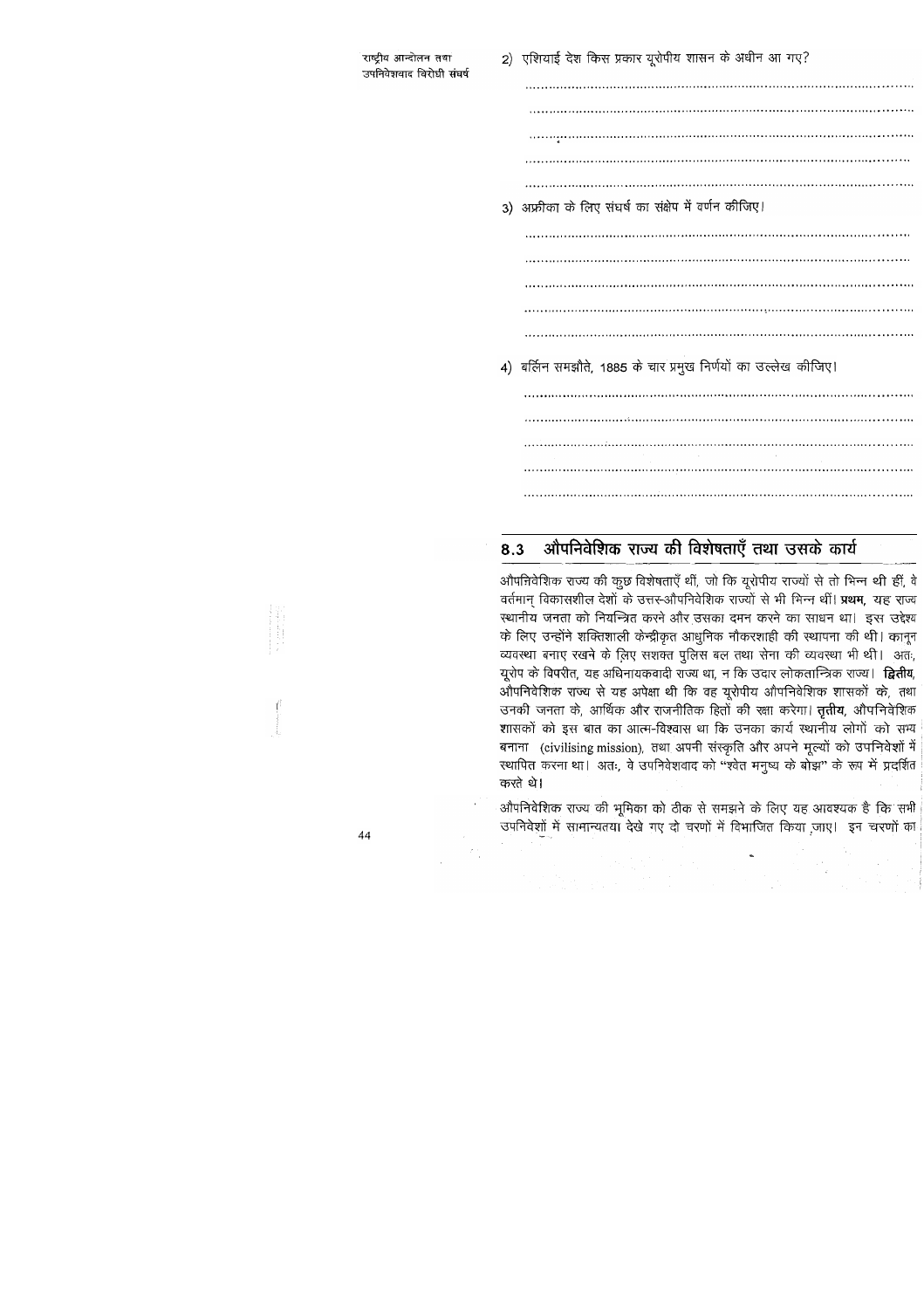सम्बन्ध विश्व अर्थव्यवस्था में होने वाले परिवर्तनों से था। यह चरण थेः (1) उन्नीसवीं शताब्दी के मध्य से 1920 तक का समय जब अपनी स्थिति को शासकों ने मज़बूत किया; तथा (2) दूसरा चरण प्रथम विश्व युद्ध की समाप्ति से लेकर द्वितीय विश्व युद्ध के उपरांत उपनिवेशवाद उन्मूलन के समय तक चला, जब उपनिवेशवाद का धीरे-धीरे ह्रास हुआ। प्रथम चरण में शक्तिशाली औपनिवेशिक राज्य की स्थापना हुई जब शासकों के हितों की वृद्धि के लिए नीतियाँ बनाई गईं। इसको "उपनिवेशवाद का स्वर्णिम युग" कहा गया, क्योंकि कच्चे माल की माँग और मूल्य दोनों ही उच्च स्तर पर थे। इसका कारण यह था कि यूरोप का एक के बाद एक देश औद्योगीकरण के मार्ग पर चल निकला था। उपनिवेशों में आवश्यक कच्चे माल का उत्पादन होता था। कुछ उपनिवेशों में "मुनाफ़े के विभाजन" की नीति अपनाई गई, अर्थात् कच्चे माल के निर्यात से स्थानीय मूल निवासियों को भी पर्याप्त लाभ हुआ, यद्यपि यह स्थानीय समाज के उस छोटे वर्ग तक ही सीमित रहा जिसके पास भूमि का स्वामित्त्व था, तथा जो कच्चे माल के उत्पादन और वितरण (marketing) में लगा था। उदाहरण के लिए, भारत में कपास और गन्ने की खेती करने वाले, घाना में कोको के उत्पादक, आईवरी कोस्ट में मूँगफली की खेती में लगे कृषक, ब्राज़ील में कॉफी के उत्पादक, अथवा इन्डोनेशिया में चावल (धान) की पैदावार करने वाले मुनाफ़ा कमाने वालों की श्रेणी में आते थे। उपरोक्त वर्णित वस्तुओं को, जिन्हें 'नकद फ़सल' या अँग्रेज़ी में cash crops कहते हैं, जिनका उत्पादन उस समय निर्यात करके धन (cash) कमाने के लिए किया जाता था। अन्तर्राष्ट्रीय बाज़ार में उनका अच्छा मूल्य मिलता था।

मुनाफ़ा (लाभ) कमाते रहने के लिए औपनिवेशिक राज्य ने कई कानून व्यवस्था तथा भूमि नियम अपनाए। उनका उद्देश्य अधिक से अधिक राजस्व कमाना था। भारत में स्थापित ज़मींदारी तथा रैयतवारी भूमि व्यवस्थाएँ इस बात का उत्तम उदाहरण है। उपनिवेशों के द्वार खोलकर अधिक लाभ प्राप्त करने के उद्देश्य से औपनिवेशिक राज्यों ने रेलवे, बन्दरगाहों, सड़कों इत्यादि के निर्माण में पूँजी निवेश किया। अर्थव्यवस्था को और अधिक मुद्रा -आधारित बना कर, ऐसे श्रमिक वर्ग के विकास का प्रयास किया गया जो खानों और बांग़ानों (Planation) में काम करने के लिए प्रस्तुत था। इस कार्य के लिए जो नीतियाँ अपनाई गई, उसमें अफ्रीका के कुछ भागों में प्रत्येक व्यक्ति पर "झोपड़ी कर" (Hut tax) लगाना शामिल था। भारत में नक़द भूमि राजस्व वसूल करने के लिए नियम बनाए गए, जिसने स्थानीय निवासियों को (अपना उत्पादन करने की अपेक्षा) वह कार्य करने के लिए प्रेरित किया जिसमें उन्हें नक़द पारिश्रमिक मिले। यह उपाय इसलिए आवश्यक समझे गए ताकि औपनिवेशिक व्यवस्था का अन्तर्राष्ट्रीय अर्थव्यवस्था में एकीकरण किया जा सके, और औपनिवेशिक शासकों की पूँजीवादी संरचना सुदृढ़ हो सके।

ए.जी. फ्रेंक तथा अमीय कुमार बाग्ची जैसे विद्वानों ने तर्क दिया है कि औपनिवेशिक राज्य की आर्थिक नीतियों ने विकास की गति को अवरुद्ध किया और औपनिवेशिक अर्थव्यवस्था को पिछड़ा रूप दिया। यह पिछड़ेपन के लिए उत्तरदायी था। इन नीतियों का फल यह हुआ कि उपनिवेश, मात्र कच्चे माल के निर्यात और उस की आपूर्ति करने वाले बन कर रह गए। इन्होंने यूरोप के तेज़ी से विकासशील उद्योगें को कच्चे माल की आपूर्ति की। विकास की गति को अवरुद्ध करने का आशय यह है कि इन देशों के विकास की सामान्य प्रक्रिया में रुकावटें आईं, औपनिवेशिक राज्य के हरतक्षेप से प्रगति रुक गई, क्योंकि शासक देशों ने अपने हित में ही नीतियाँ बनाईं और उनका क्रियान्वयन किया। उदाहरण के लिए, उपनिवेशों में जिस अवसंरचना की व्यवस्था की गई, वह अपर्याप्त थी, और सभी उपनिवेशों में एक समान नहीं थी। रेलों और सड़कों का विकास इसलिए किया गया था ताकि निर्यात के लिए कच्चे माल को समुद्र तट तक आसानी से पहुँचाया जा सके;) इसलिए नहीं कि

### औपनिवेशिक युग में राज्य -निर्माण की गत्यात्मकता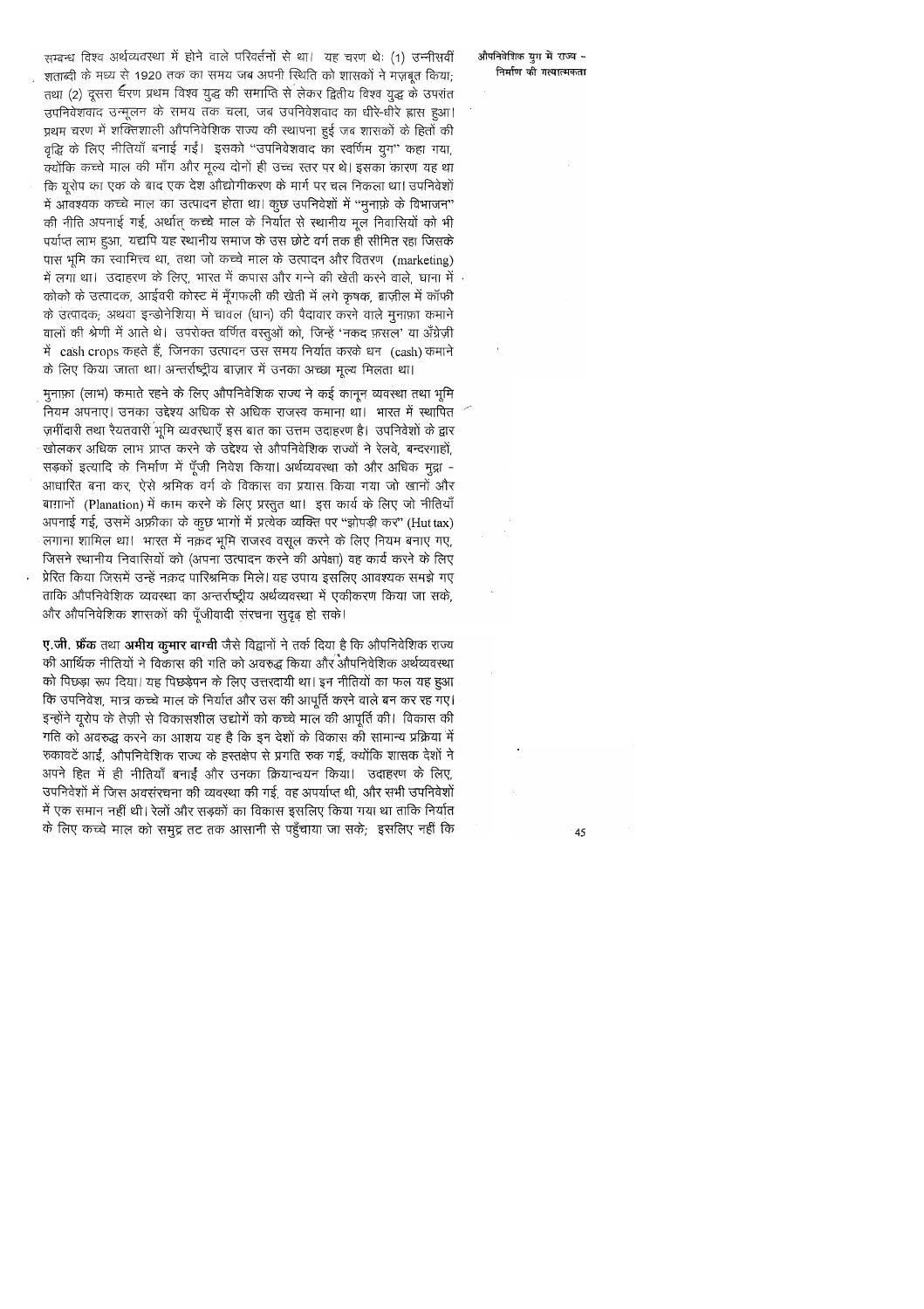$\sim$ 

अर्थव्यवस्था के सभी भागों को विकास के लिए एक साथ जोड़ा जा सके। इसी प्रकार इस बात पर बल दिया गया कि जीवन निर्वाह की वस्तुओं की नहीं अपने व्यापार के लिए उपयोगी कृषि उत्पाद को बढ़ावा दिया जाए, ताकि निर्यात के लिए जिन वस्तुओं की आवश्यकता थी उनकी ही उपज की जा सके। परिणाम यह हुआ कि कृषि में एकल-संस्कृति (monoculture) का जन्म हुआ, अर्थात् एक ही फ़सल की, निर्यात के लिए, उपज की गई। इस पर जो आर्थिक निर्भरता पनपी वह उत्तर-ओपनिवेशिक युग में भी जारी रही। उदाहरण के लिए घाना में कोको तथा युगांडा में कपास के उत्पादन पर ही बल दिया जाता रहा। अर्थव्यवस्था में विविधता के लिए प्रयास नहीं किया गया, वरन् निर्यात-आधारित फसलों ने अन्तर्राष्ट्रीय आवश्यकताओं को पूरा किया; राष्ट्रीय अर्थव्यवस्थाओं की अवहेलना की गई। इसके फलस्वरूप हर जगह असमान क्षेत्रीय विकास हुआ, जो कि उत्तर ओपनिवेशिक समय में राष्ट्र-निर्माण के मार्ग में प्रमुख बाधक सिद्ध हुआ।

औपनिवेशिक व्यवस्था ने औद्योगिक तथा प्रौद्योगिकी विकास में भी विलम्ब किया, क्योंकि औपनिवेशिक शासक यह कभी बर्दाश्त नहीं कर सकते थे कि उनके अपने देशों में बने माल के साथ कोई स्थानीय उत्पाद मुक़ाबला करे। परिणाम यह हुआ कि कुछ उपनिवेशों में तो ओद्योगीकरण का ह्रास (de-industrialisation) हुआ, या उसमें कमी आई। अर्थात, यूरोपीय मशीनों द्वारा उत्पादित वस्तुओं के मूल्य कम होने के कारण स्थानीय उद्योगों को इतनी हानि हुई कि वे बन्द होने लग गए। ख्यानीय उद्योग स्थापित करने की अनुमति देने से इन्कार करके, यूरोपीय उद्योग को संरक्षण प्रदान किया गया। परन्तु, यह भी ठीक है कि उपनिवेशवाद के मिश्रित परिणाम हुए। उसके कुछ लाभों (benefits) का उल्लेख करना आवश्यक है। यूरोपीय देशों ने अपने (एशियाई-अफ्रीकी) उपनिवेशों में पाश्चात्य शिक्षा आरम्भ की। इसका मूल उद्देश्य ऐसे शिक्षित वर्ग की उत्पत्ति करना था जो कि उपनिवेशों में शासन कार्य में सहायक हो सकें। कुछ अन्य लाभदायक परिणाम थेः शहरीकरण, यातायात एवं संचार व्यवस्था का विकास, सिंचाई परियोजनाएँ, आधुनिक प्रौद्योगिकी, रोज़गार के अवसर, सामाजिक सुधार, धीरे-धीरे स्वशासन की स्थापना तथा समाज में एक मध्यम वर्ग का विकास। इनमें से कुछ उपाय (जैसे प्रौद्योगिकी विकास) तो बहुत सीमित रूप से किए गए।

जैसा कि ऊपर भी उल्लेख किया गया है, उपनिवेशवाद प्रथम विश्व युद्ध से पूर्व अपनी चरम सीमा पर पहुँच गया था। उसके पश्चात् इसका ह्रास होना आरम्भ हुआ। इस ह्रास के कारणों में प्रमुख थेः अन्तर्राष्ट्रीय अर्थव्यवस्था में परिवर्तन, यूरोप में उपनिवेशवाद की अरवीकृति, तथा उपनिवेशों में स्वतन्त्रता की माँग करने वाले राष्ट्रीय आन्दोलनों का उदय। प्रथम विश्व युद्ध के पश्चात् कच्चे माल की माँग कम होने के साथ-साथ उनके मूल्यों में भी गिरावट आई। उपनिवेशों में पूँजी निवेश की सम्भावना में भी कमी आई। अतः उपनिवेशवाद अब पहले जैसा उपयोगी नहीं रह गया। 1930 के दशक के आर्थिक संकट तथा द्वितीय विश्व युद्ध दोनों ने साम्राज्यवादी शक्तियों को और भी कमज़ोर कर दिया। इस द्वितीय चरण में औपनिवेशिक राज्य ने अपनी व्यवस्था को बनाए रखने के प्रयास किए ताकि अन्ततः सत्ता को स्थानीय जनता को हस्तांतरित किया जा सकता।

यद्यपि सभी लैटिन अमरीकी राज्य उन्नीसवीं शताब्दी के आरम्भ में स्वतन्त्र हो गए थे, फिर भी उनको कई समान अनुभव हुए। ऐसा इसलिए हुआ क्योंकि उनमें से अनेक ब्रिटेन के नव-उपनिवेश बन गए। यह स्थिति प्रथम विश्व युद्ध के आरम्भ तक चली। उसके पश्चात्, द्वितीय विश्व युद्ध तक वे संयुक्त राज्य के नव-उपनिवेशवादी नियन्त्रण में रहें। नवोदित उत्तर-औपनिवेशिक राज्यों द्वारा अपनाई गई नीतियों का लाभ उनको भी प्राप्त हुआ। अधिनायकवादी राज्यों की स्थापना हुई, निर्यात-सम्बन्धित विकास चलता रहा, तथा औद्योगीकरण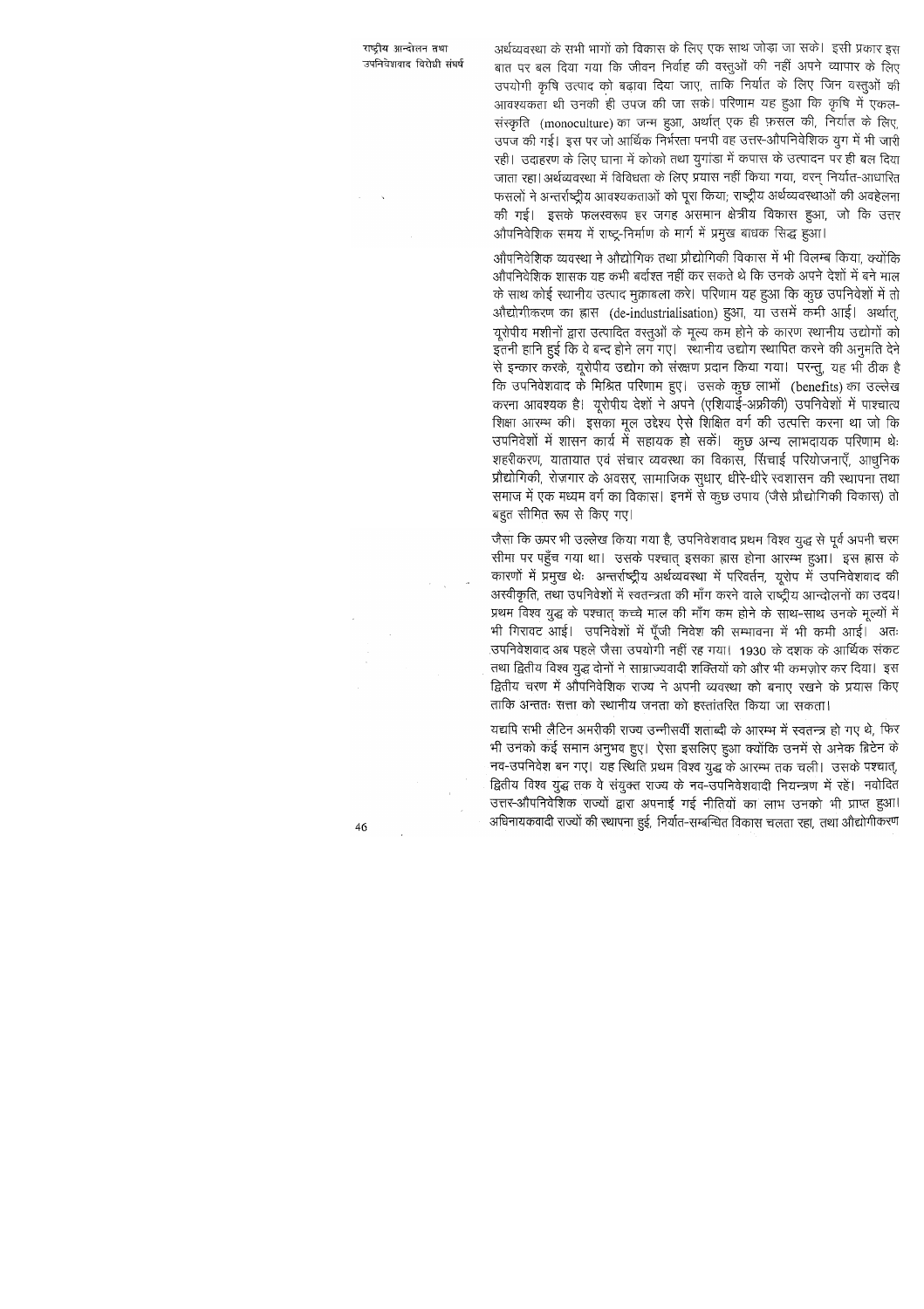में, बीसवीं शताब्दी के आरम्भ तक, विलम्ब हुआ। इस विलम्ब के लिए उनके शासक वर्ग उत्तरदायी थे, जिन्होंने राजनीति और अर्थ-व्यवस्था में कोई महत्वपूर्ण परिवर्तन नहीं किए। इसीलिए लैटिन अमेरिका को आज भी विकासशील देशों में गिना जाता है, और उनकी अनेक विशेषताएँ अन्य विकासशील देशों जैसी हैं।

## बोध प्रश्न 2

नोट: क) अपने उत्तरों के लिए नीचे दिए गए स्थान का प्रयोग कीजिए। ख) इस इकाई के अंत में दिए गए उत्तरों से अपने उत्तर मिलाइए। 1) औपनिवेशिक राज्य की प्रमुख विशेषताएँ तथा उनके कार्य क्या थे? 2) एशिया और अफ्रीका को उपनिवेशवाद से हुए लाभ का संक्षिप्त उल्लेख कीजिए। 

#### उपनिवेशवाद के प्रतिमान, या नमूने 8.4

विभिन्न यूरोपीय देशों की ओपनिवेशिक नीतियों में गहरे अंतर थे। अतः यह आवश्यक है कि कम से कम चार अलग-अलग प्रतिमानों का उल्लेख किया जाए। उपनिवेशवाद के यह चार नमूने थेः ब्रिटिश, फ्रांसीसी, बेल्जियन तथा पुर्तगाली प्रतिमान।

## 8.4.1 ब्रिटेन की ओपनिवेशिक नीति

ब्रिटेन ने जो औपनिवेशिक नीति अपनाई उसके अनुसार उसके उपनिवेशों को स्वयं ब्रिटेन का भाग नहीं बनाया गया। उपनिवेशों की सभ्यताओं तथा मूल्यों को सामान्यतया वैसा ही रहने दिया गया। साथ ही उनके अधिकतम स्वायत्त विकास के लिए उन्हें सुविधाएँ दी गईं। औपनिवेशिक शासकों (ब्रिटेन) तथा उपनिवेशों की स्थानीय जनता की "उपनिवेशवाद के लाभांश" में अच्छी भागीदारी रही। धीरे-धीरे, समय के साथ-साथ उपनिवेशों को अपनी सरकारों के संचालन में अधिक भागीदारी दी गई, तथा उनसे संबंधित मामलों में उनके विचारों को महत्व दिया गया। ऐसा ब्रिटिश संसद द्वारा पारित विभिन्न कानूनों के माध्यम से किया गया उदाहरण के लिए, जैसे कि भारतीय परिषद् अधिनियम 1892 तथा 1909 इत्यादि। इसका परिणाम यह हुआ कि पारम्परिक मूल्यों और जीवन शैली को भंग नहीं, उनका सम्मान किया गया। भारत, श्रीलंका, मलाया जैसे देशों में ब्रिटेन ने काफ़ी पूँजी औपनिवेशिक युग में राज्य -निर्माण की गत्यात्मकता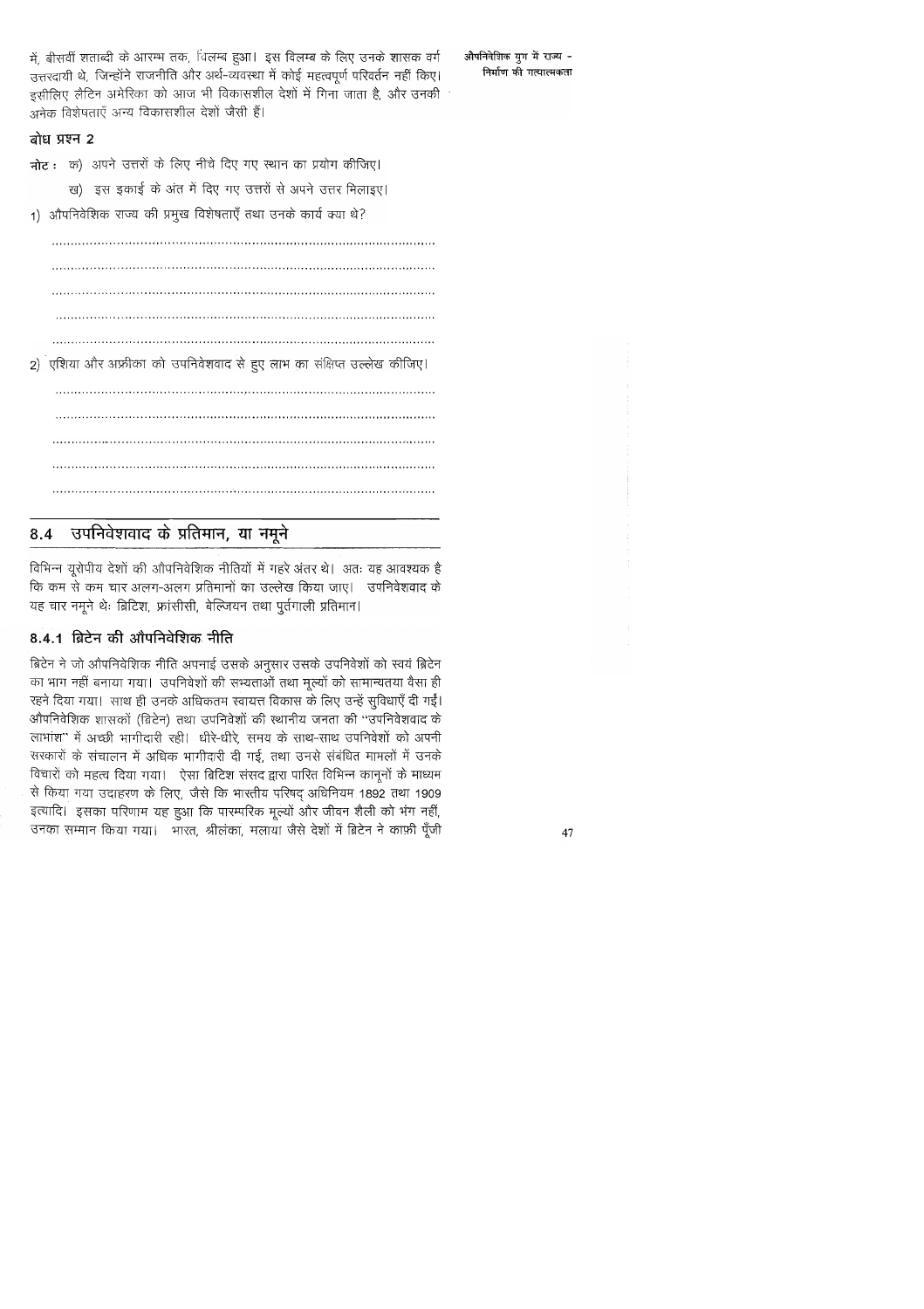निवेश किया। व्रिटेन में चालीस के दशक में लेबर पार्टी के सत्तारूढ़ होने पर यह विश्वास किया जाने लगा कि औपनिवेशिक शासन का यह उत्तरदायित्त्व था कि स्थानीय लोगों का कल्याण किया जाए। यह भी स्वीकार किया गया कि उपनिवेशवाद को तेज़ी से समाप्त करना होगा।

### 8.4.2 फ्रांसीसी उपनिवेशवाद

ब्रिटिश नीति के विपरीत, फ्रांस की औपनिवेशिक नीति का आधार था कि उपनिवेशों का आर्थिक, राजनीतिक और सांस्कृतिक सभांगीकरण (assimilation) किया जाए। इसका अर्थ हुआ कि फ्रांसीसी उपनिवेशों, विशेषकर अफ्रीका स्थित उपनिवेशों, को मातृ देश (फ्रांस) का अभिन्न अंग माना जाए। उदाहरण के लिए, उपनिवेशों के नेतागण फ्रांस की संसद के निचले सदन, राष्ट्रीय सभा (National Assembly) के लिए चुनाव लड़ सकते थे। शायद इसका सर्वश्रेष्ठ उदाहरण होगा आईवरी कोस्ट का **हम्फरी बोइग्नी** (Humphrey Boigny) जो कि फ्रांस के साम्यवादी दल का सदस्य था। पारम्परिक संस्कृति में परिवर्तन लाने की चेष्टा की गई। फ्रांस, द्वितीय विश्व युद्ध के बाद भी अपने उपनिवेशों में निवेश करता रहा। फ्रांस इस विचार को स्वीकार ही नहीं कर सका कि उपनिवेशवाद का उन्मूलन होना चाहिए। उसको यह अनुभव पहली बार 1958 की अल्जीरिया की क्रान्ति (विद्रोह) के समय ही हुआ। फिर भी फ्रांस ने उन देशों के साथ घनिष्ठ सम्बन्ध बनाए रखे, अपने पूर्व उपनिवेशों को वह सहायता देता रहा, जिसके कारण उनके अन्य अफ्रीकी पड़ोसियों ने उन्हें फ्रांस के 'नव-उपनिवेश' कहना आरम्भ कर दिया। फिर भी फ्रांसीसी उपनिवेशवाद इस अर्थ में ब्रिटिश उपनिवेशवाद के समान था कि उसने अलग शासन बनाए रखने के लिए बल प्रयोग नहीं किया। हमारे अन्य दो प्रतिमान बल प्रयोग पर आधारित थे।

## 8.4.3 पूर्तगाली उपनिवेशवाद

एक प्रकार से, पुर्तगाली उपनिवेशवाद सबसे अलग प्रकृति का था। इसका आधार बल का अत्यधिक प्रयोग था। यहीं नहीं, वह जाति भेद में भी विश्वास रखता था। यह सबसे पुरानी औपनिवेशिक शक्ति थी, और यह (पुर्तगाल) 1975 तक अपने कुछ उपनिवेशों के साथ चिपका रहा। उससे बहुत पहले अन्य यूरोपीय देश अपने उपनिवेश छोड़कर जा चुके थे। हाँ, लैटिन अमेरिका में इसको अपना मूल्यवान उपनिवेश, अर्थात् ब्राज़ील, बहुत पहले ही छोड़ देना पड़ा था। पुर्तगाल ने अपने तथाकथित "असभ्य मूल निवासियों" के मध्य से "सभ्य" लोगों के एक छोटे वर्ग का निर्माण किया था। इस "सभ्य वर्ग" की सहायता से वह अपने उपनिवेशों पर दीर्घ काल तक शासन करता रहा। उपनिवेशों की बहुत बड़ी जनसंख्या अशिक्षित और आधुनिकता से अछूती रही। उनको मूल रूप से भूमि पर, कारख़ानों या ख़ानों में श्रमिकों के रूप में कार्य करने के लिए प्रशिक्षित किया गया था। अच्छी नौकरी ंकी आशा से कुछ पुर्तगाली श्रमिकों ने आप्रवास करके उपनिवेशों में बस जाने का निर्णय किया था। बहुघा इन पुर्तगाली श्रमिकों तथा स्थानीय श्रमिकों में मुक़ाबले, और कभी-कभी हिंसक संघर्ष भी होते रहते थे। यह तो 1961 के अंगोला के विद्रोह जैसी घटनाओं के बाद ही निश्चय किया गया कि सुधार लागू किए जाएँ। साथ ही स्वशासन की दिशा में भी कुछ क़दम उठाए गए।

यद्यपि उपनिवेशों में निवेश अवश्य किया गए, परन्तु इसका लाभ शायद ही उपनिवेशों के लोगों को मिला हो। इसका एक मूल कारण यह था कि स्वयं पुर्तगाल, यूरोप में, प्रौद्योगिकी की दृष्टि से पिछड़ा हुआ रहा। इसलिए भी उसको अपने उपनिवेशों पर प्रत्यक्ष और दमनकारी बल प्रयोग करके शासन करना पड़ा, ताकि कहीं उसके उपनिवेश अंग्रेज़ी या फ्रांसीसी क़ब्ज़े में न चले जाएँ। पुर्तगाल की अपनी सरकार तानाशाही थी, तथा देश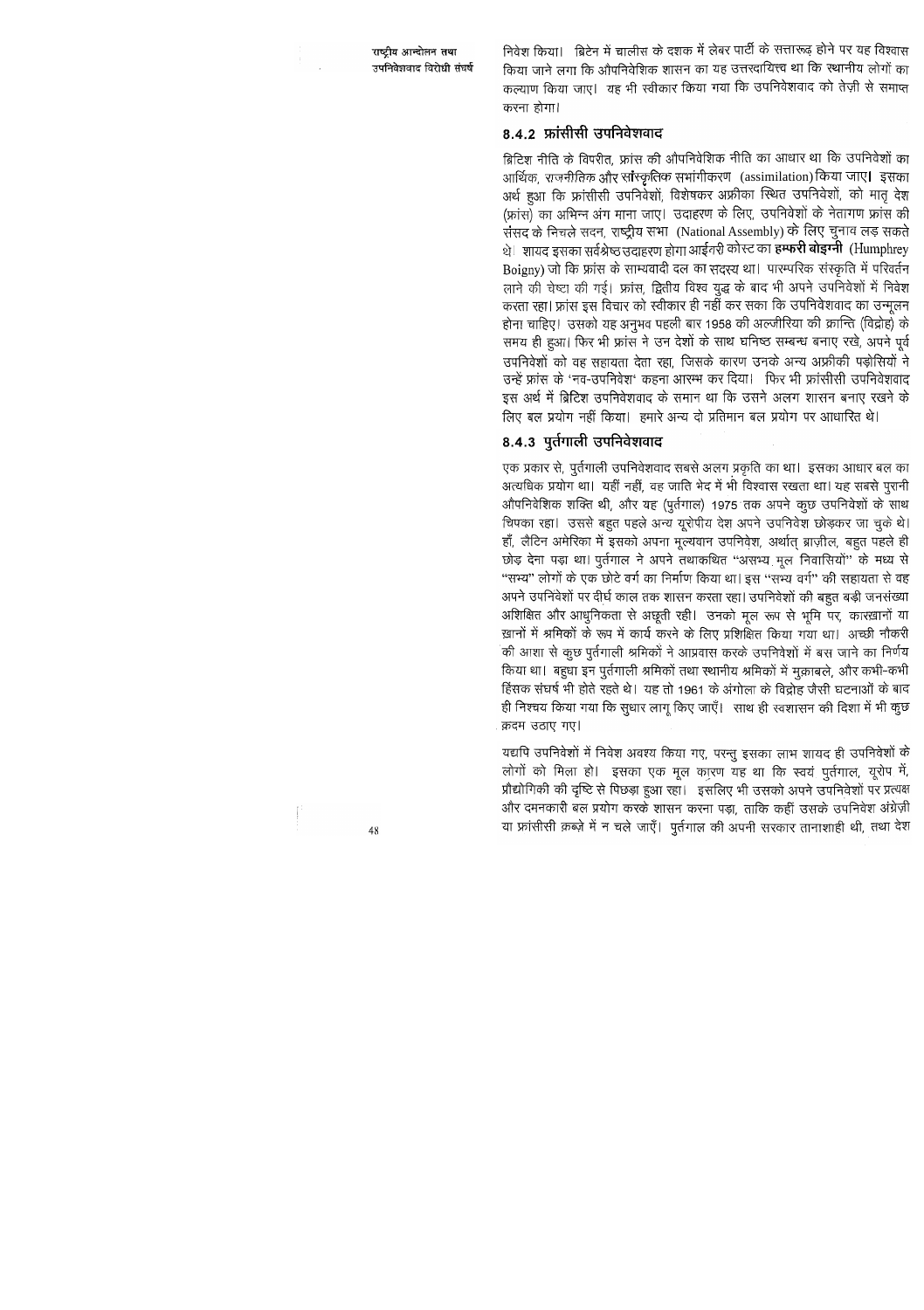ख्वयं अपनी निर्धनता तथा निरक्षरता की समस्याओं का सामना करने में असमर्थ था। अनेक विद्वानों का मत है कि पुर्तगाल और स्पेन ने लैटिन अमेरिका के देशों को अधिनायकवाद की भेट दी थी। यह आज भी स्पष्ट है, क्योंकि लैटिन अमरिकी महाद्वीप में लोकतन्त्र का अभाव है, और समय-समय पर उनमें से अनेक देशों में सैनिक क्रान्तियाँ होती रहती हैं।

## 8.4.4 बेल्जियम की औपनिवेशिक नीति

बेल्जियम की नीति मध्यममार्गी थी। बेल्जियम ने अपने उपनिवेशों में शक्तिशाली पैतृक और केन्द्रीकृत प्रशासन की स्थापना की थी। इसका नियन्त्रण प्रत्यक्ष रूप से बेल्जियम की सरकार ने अपने हाथों में रखा था। परन्तु, बेल्जियन कॉंगो में औपनिवेशिक सरकार की सहायता वे निजी बेल्जियन कम्पनियाँ किया करती थी जिन्हें प्राकृतिक संसाधनों के प्रयोग का अधिकार दिया गया था। चर्च भी प्रशासन की सहायता करता था। चर्च की स्थिति वहाँ काफ़ी मज़बूत थी। ब्रिटेन के विपरीत, बेल्जियम ने स्थानीय लोगों की स्वशासन में कोई भाग नहीं दिया। बेल्जियम ने फ्रांस की तरह सांस्कृतिक समांगीकरण का प्रयास भी नहीं किया। चाहे, कॉंगो का तेज़ी से आधुनिकीकरण हुआ और अवसंरचना (infrastructure) तथा खदान क्षेत्र में पर्याप्त निवेश भी हुआ, फिर भी शिक्षा पर, तथा जनजीवन के सुधार पर बहुत ही कम व्यय किया गया। सामान्य व्यक्ति निर्धन और पिछड़ा हुआ रहा, तथा (ब्रिटिश एवं फ्रांसीसी उपनिवेशों की भांति) यहाँ किसी शिक्षित मध्यम वर्ग का उदय भी नहीं हुआ। इसका परिणाम यह हुआ कि जब अचानक काँगो पर बेल्जियम का शासन समाप्त हो गया उस समय वहाँ पर्याप्त संख्या में प्रशिक्षित अधिकारी थे ही नहीं जो कि देश के प्रशासन की बागडोर सम्भाल सकते। इसने काँगो के लिए अनेक कठिनाइयाँ उत्पन्न कर दीं।

### बोध प्रश्न 3

नोट: क) अपने उत्तरों के लिए नीचे दिए गए स्थान का प्रयोग कीजिए।

- ख) इस इकाई के अंत में दिए गए उत्तरों से अपने उत्तर मिलाइए।
- 1) फ्रांस के समांगीकरण के प्रतिमान का वर्णन कीजिए।

2) पुर्तगाली उपनिवेशवाद की क्या विशेषताएँ थीं? 

औपनिवेशिक युग में राज्य -निर्माण की गत्यात्मकता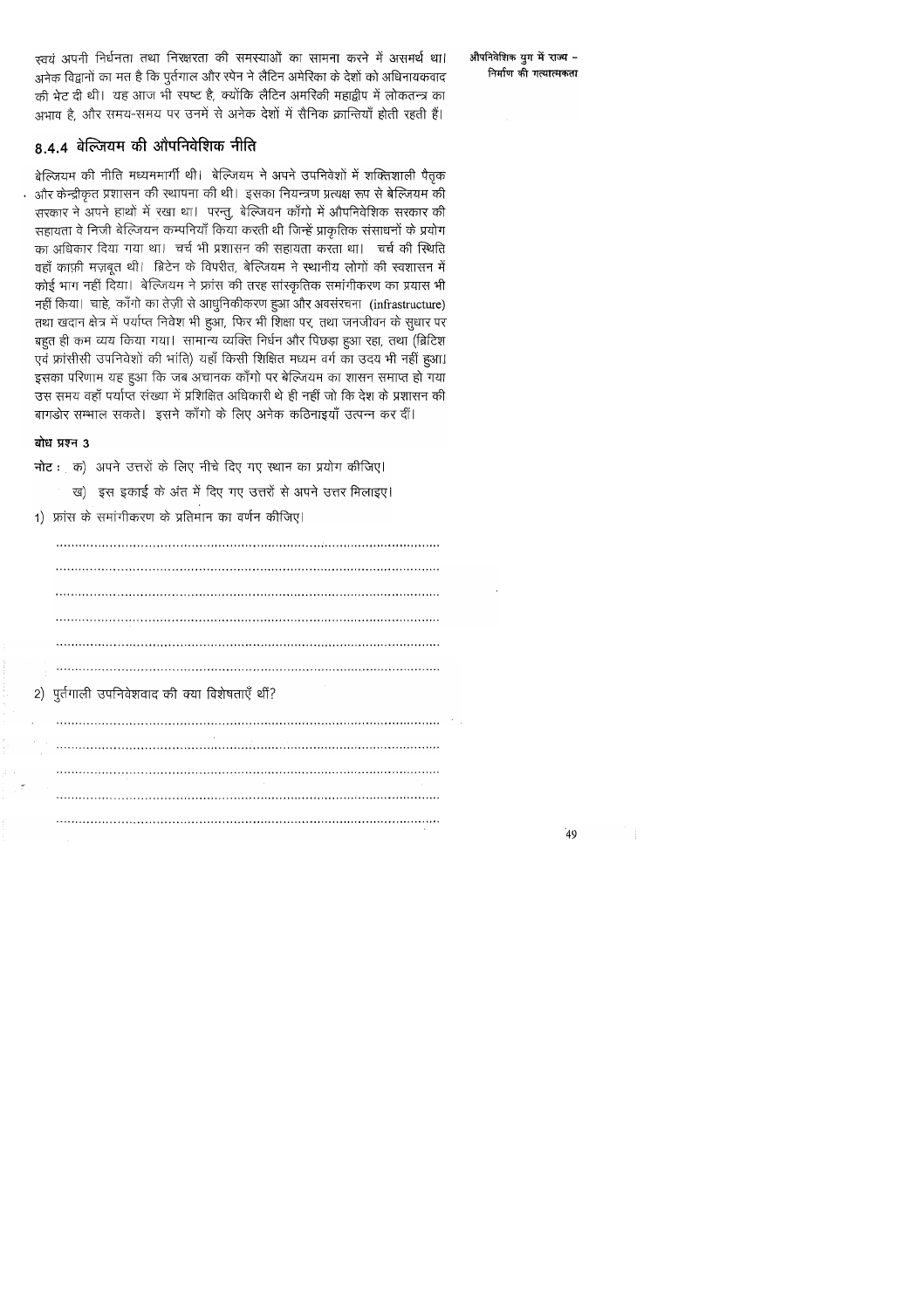#### 8.5 साराश

ओपनिवेशिक राज्य, विस्तारवारदी विश्व पूँजीवादी व्यवस्था के, ऐतिहासिक विद्यास का परिणाम था। इसने यूरोप में औद्योगिक पूँजीवाद को, तथा ग़ैर-यूरोपीय विश्व में उपनिवेशवाद का आधार व्यापार था। परन्तु, मशीनीकरण से उत्पादित वस्तुओं के साथ-साथ औपचारिक औपनिवेशिक) संरचना की स्थापना हुई।

यह राज्य, यूरोपीय राज्यों से भिन्न थे। इनकी विशेषता थी शक्तिशाली, केन्द्रीकृत तथा अधिनायकवादी व्यवस्था। स्थानीय लोगों की भागीदारी लगभग न होने के बराबर थी। इसमे औपनिवेशिक शासकों के हितों की रक्षा पर ही बल दिया जाता था।

विभिन्न उपनिवेशों में, अलग-अलग तरीक़ों से औपनिवेशिक) राज्य की स्थापना हुई, परन्तु सभी स्थानों पर यह विजय (Conquest) तथा स्थानीय लोगों की पराधीनता पर आधारित था। एशिया में इसका आरम्भ निजी, मान्यता प्राप्त (Charter) कम्पनियों के द्वारा किया गया। अफ़्रीका में यूरोपीय देशों ने अपने-अपने प्रभाव क्षेत्र और उपनिवेश आपस में निर्धारित कर लिए। अपना दावा सिद्ध करने के लिए उन्होंने बल प्रयोग किया। लैटिन अमेरिका में इसकी स्थापना स्पेन और पुर्तगाल द्वारा युद्ध में, अपने राजाओं के नाम पर, विजय प्राप्त करके की गई।

औपनिवेशिक) राज्य की नीतियों ने आर्थिक क्षेत्र में विकास की गति को कम करके पिछड़ेपन को समर्थन दिया। स्थानीय लोगों का दमन किया गया, तथा उनके हितों और उनकी माँगों को दबाया गया। उपनिवेशवाद से कुछ सीमित लाभ भी हुए, जैस्ने शिक्षा, रोज़गार, शहरीकरण, अवसंरचना-व्यवसा, यातायात, संचार तथा नई प्रौद्योगिकी इत्यादि। परन्तु सभी उपनिवेशों में एक जैसा प्रभाव नहीं पड़ा।

उपनिवेशवाद के चार प्रतिमानों की पहचान की जाती है। वे हैंः ब्रिटिश, फ्रांसीसी, पुर्तगाली और बेल्जियन प्रतिमान। पहले दो खुलकर दमन करने वाले नहीं थे और उन्होंने विकास एवं स्वशासन के लिए कुछ प्रभावी उपाय भी किए। परन्तु पुर्तगाली और बेल्जियन व्यवस्थाएँ अत्याचार एवं बल प्रयोग पर आधारित थी; वे अधिक से अधिक लाभ की लालसा रखती थीं और उन्हें मूल निवासियों के हितों एवं भावनाओं की कोई चिंता नहीं थी।

| 8.6 शब्दावली  |                                                                                                                                                                                                                                                                                                                                                    |
|---------------|----------------------------------------------------------------------------------------------------------------------------------------------------------------------------------------------------------------------------------------------------------------------------------------------------------------------------------------------------|
| नव-उपनिवेशवाद | इस शब्द का प्रयोग उस नई व्यवस्था के लिए किया जो<br>÷<br>अप्रत्यक्ष शोषण और आर्थिक दासता का संकेत देत्नी है। पूर्व<br>औपनिवेशिक देशों, या कुछ अन्य विकसित देशों द्वारा पूर्व<br>उपनिवेशों तथा विकासशील देशों पर असमान व्यापार,<br>सरकार में हरतक्षेप तथा बहुराष्ट्रीय कम्पनियों आदि के<br>माध्यम से अपना आर्थिक और राजनीतिक नियन्त्रण बनाए<br>रखना। |
| समुद्री डाका  | इस शब्द का प्रयोग खुले सागर में जहाज़ों पर डाक्ना डालने<br>के अर्थ में किया जाता है। नागरिक विमानन से चात्रा की<br>प्रथा आरम्भ होने से पूर्व अधिकांश व्यक्ति एक देश, से दूसरे                                                                                                                                                                      |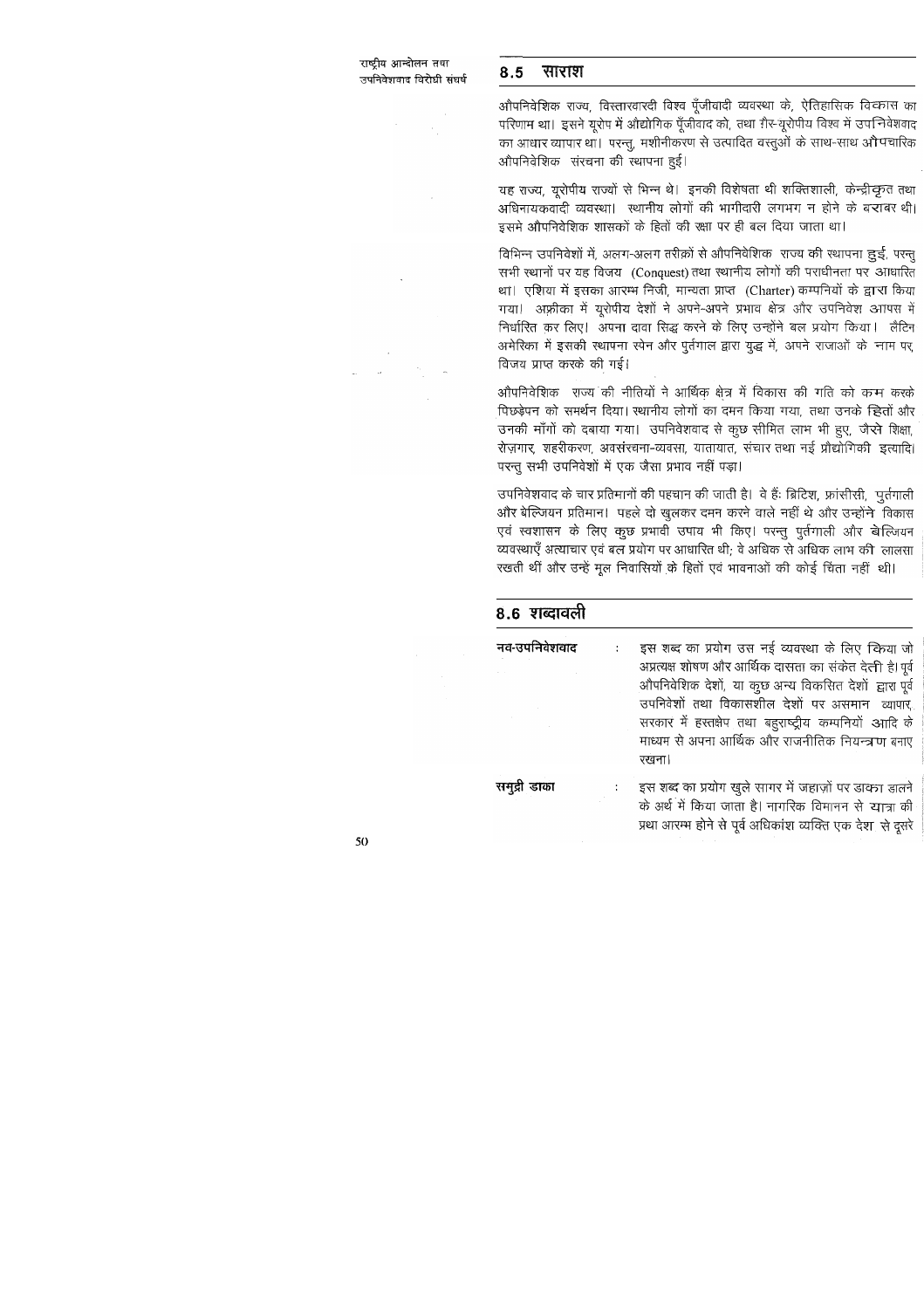को जहाज़ों से यात्रा करते थे। सामान भी समुद्री मार्ग से जाता था। जब कूछ डाकू किसी जहाज़ पर डाका डालते और लूट मार करते थे तब उन्हें समुद्री डाकू, और उस प्रक्रिया को समुद्री डाका कहा जाता था।

औपनिवेशिक युग में राज्य -निर्माण की गत्यात्मकता

#### कुछ उपयोगी पुस्तकें 8.7

Michael Barrat Brown After Imperialism

Burnwall Colonial Policy and Practice

Bipin Chandra National and Colonialism in India

A. Adu Boahen African Perspectives on Colonialism

B. Suteliffe and R. Owen Studies in the Theory of Imperialism, Longinan, London, 1972.

L.H. Gann and Peter Duignan Colonialism in Africa 1870-1960, Vol.2, The. History and Politics of Colonialism 1914-1960, CUP, 1970

Frank A.G. Capitalism and Underdevelopment in Latin America Historical Studies of Brazil and Chile, New York, 1969.

#### बोध प्रश्नों के उत्तर 8.8

### बोध प्रश्न 1

- 1) उपनिवेशवाद और औपनिवेशिक राज्य विश्व पूँजीवाद के ऐतिहासिक विकास का परिणाम थे। पन्द्रहवीं शताब्दी में आरम्भ उपनिवेशवाद युद्ध में विजय पर आधारित था। ओद्योगिक क्रान्ति के पश्चात् इसका एशिया, अफ्रीका में विस्तार हुआ। उपनिवेशों से सरता कच्चा माल लिया जाता था, तथा उनका आर्थिक शोषण होता था। *(कृपया* विस्तृत विवरण के लिए भाग 8.2 देखें।)
- 2) यह प्रक्रिया यूरोपीय देशों द्वारा अपने पैर जमाने के साथ आरम्भ हुई। ब्रिटिश सरकार द्वारा दिए गए चार्टर पर आधारित ईस्ट इंडिया कम्पनी ने भारत के अनेक प्रदेशों पर नियन्त्रण कर लिया। ब्रिटिश महारानी ने 1858 में, प्रत्यक्ष रूप से भारत पर शासन करना आरम्भ कर दिया। डच कम्पनी को श्रीलंका में अंग्रेज़ों ने पराजित किया, और भारत में फ्रांस को हराया। *(कृपया विस्तृत विवरण के लिए उपभाग 8.2.2 देखें।)*
- 3) अफ्रीका का अधिकांश भाग उन्नीसवीं शताब्दी के अंतिम 20 वर्षों में अंग्रेज़ी, फ्रांसीसी, जर्मन या बेल्जियन शासन के अधीन आ गया। उपनिवेशवाद के लिए संघर्ष का परिणाम हुआ कीनिया, ज़ज़ीबार, उत्तरी रोडेशिया, युगांडा इत्यादि पर ब्रिटिश शासन; मैड़ेगास्कर और उत्तरी अफ्रीका पर फ्रांस का शासन; कॉंगो पर बेल्जियम का तथा पूर्वी एवं दक्षिण-पश्चिमी अफ्रीका पर जर्मनी के उपनिवेश स्थापित हुए। (कृपया विस्तृत विवरण के लिए उपभाग 8.2.3 देखें।)
- 4) (1) जो देश अपने उपनिवेश स्थापित करना चाहता था वह अन्य हस्ताक्षरकर्ताओं को 'इसकी सूचना दे; (ख) सभी दावों को वास्तविक प्रभाव में लाने के लिए विजय और नियन्त्रण; (ग) स्थानीय शासकों के साथ सम्पन्न संधियाँ वैध होंगी; तथा (घ) प्रत्येक